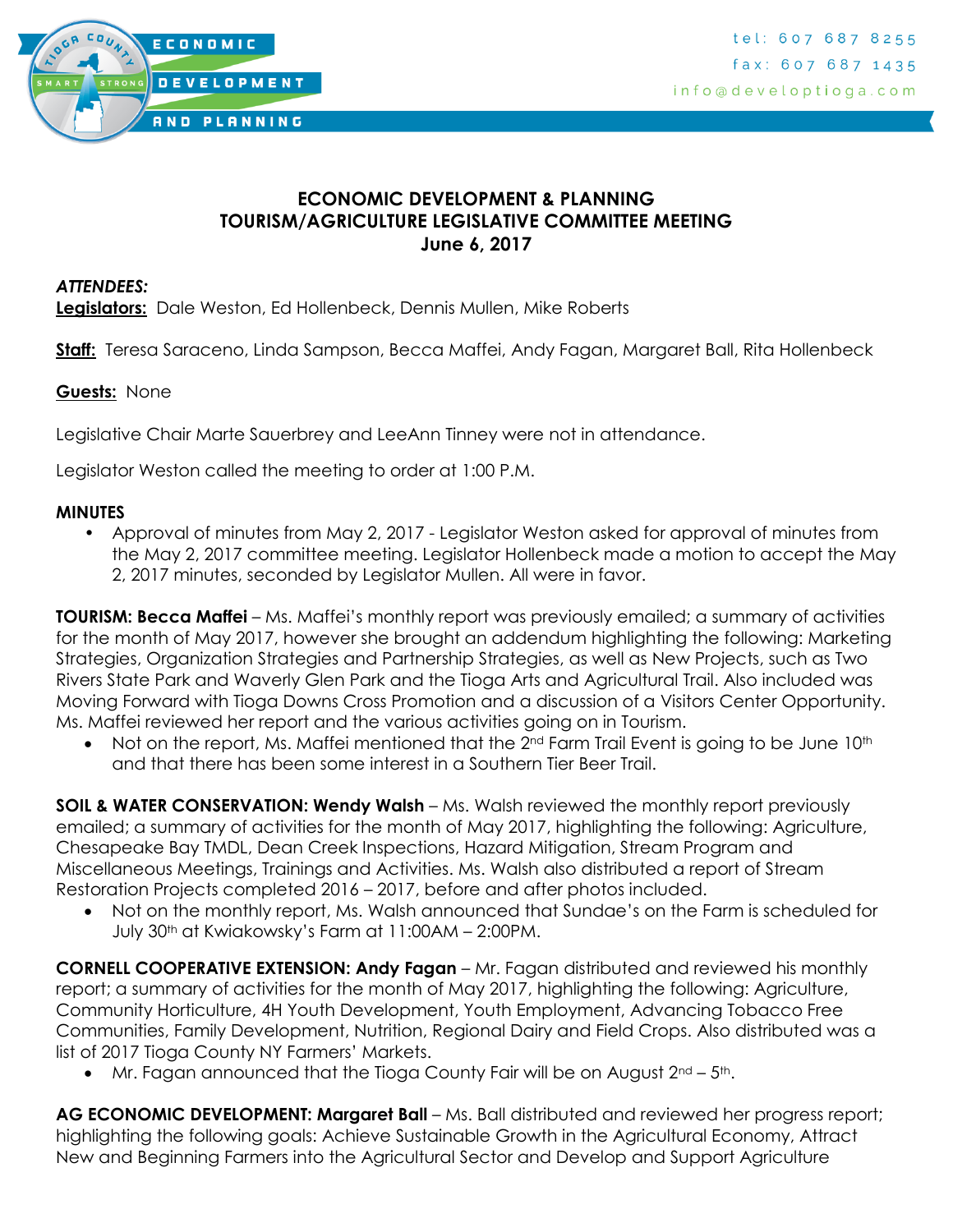Education and Provide Any Necessary Technical Assistance. Ms. Ball reported attending the National Farm Viability Conference in Albany, May 22<sup>nd</sup> - 24<sup>th</sup>.

Mr. Fagan announced the Taste of Tioga Event at Tioga Downs is scheduled for Friday, September  $15<sup>th</sup>$ .

# **ECONOMIC DEVELOPMENT & PLANNING**

**1. PLANNING REPORT** - Due to LeeAnn Tinney's absence, Ms. Saraceno reviewed the following report previously emailed:

- **239 Reviews**
	- o No 239 Reviews for the month of May.
- **Municipal Plans –** Ms. Jardine provided assistance with the following:
	- o Municipal Project Funding Assisting the Towns of Richford, Berkshire, and Villages of Spencer, Waverly and Newark Valley with funding efforts for various projects.
	- o Collaborating with Tioga Opportunities on a possible senior housing project in Richford.
	- o Assisting the Town/Village of Spencer with Site Plan Review law updates.
	- o Assisting the Town of Spencer with using a Unified Solar Permit process for solar PV array projects.
	- o NYSERDA Clean Energy Communities this program was presented to Town Supervisors at the April COG meeting and will be presenting separately to some of the Village Mayors.

## **Other**

- o North Tioga Agricultural District Eight-Year Review 2017 Received Certification from NYS Dept. of Ag and Markets.
- o Ms. Jardine hosted a Land Use Training Session on 5/31/17 Approximately 40 attendees.
- o Continues to participate in Succession Planning.
- o Updated the ESite Master Plan including SEQR EAF.
- o Participated in potential housing projects in Owego and Nichols.

**2. ECONOMIC DEVELOPMENT REPORT -** Due to LeeAnn Tinney's absence, Ms. Saraceno reviewed the following report previously emailed:

- **Outreach**
	- o Tioga Opportunities Met regarding housing projects on 5/5.
	- o Waverly Business Association Attended the monthly meeting on 5/8.
	- o Town of Nichols Attended meeting 5/9.
	- o Tioga Women's Suffrage Committee Met on 5/10 to discuss events coming up in 2017. There will be a celebration at the courthouse on August 19<sup>th</sup>. Ms. Maffei added there will a presence in parades throughout the County, the Strawberry Festival, Newark Valley Apple Festival and Waverly will have a Suffrage Hike. Ms. Maffei reported these events will be on their website and events calendar, as well as the NYS Suffrage website as events develop.
	- o Tom Mullen, United Country Realty Met on 5/10 regarding projects in Waverly.
	- o Upstate Association of Towns Ms. Tinney presented at this meeting on 5/11.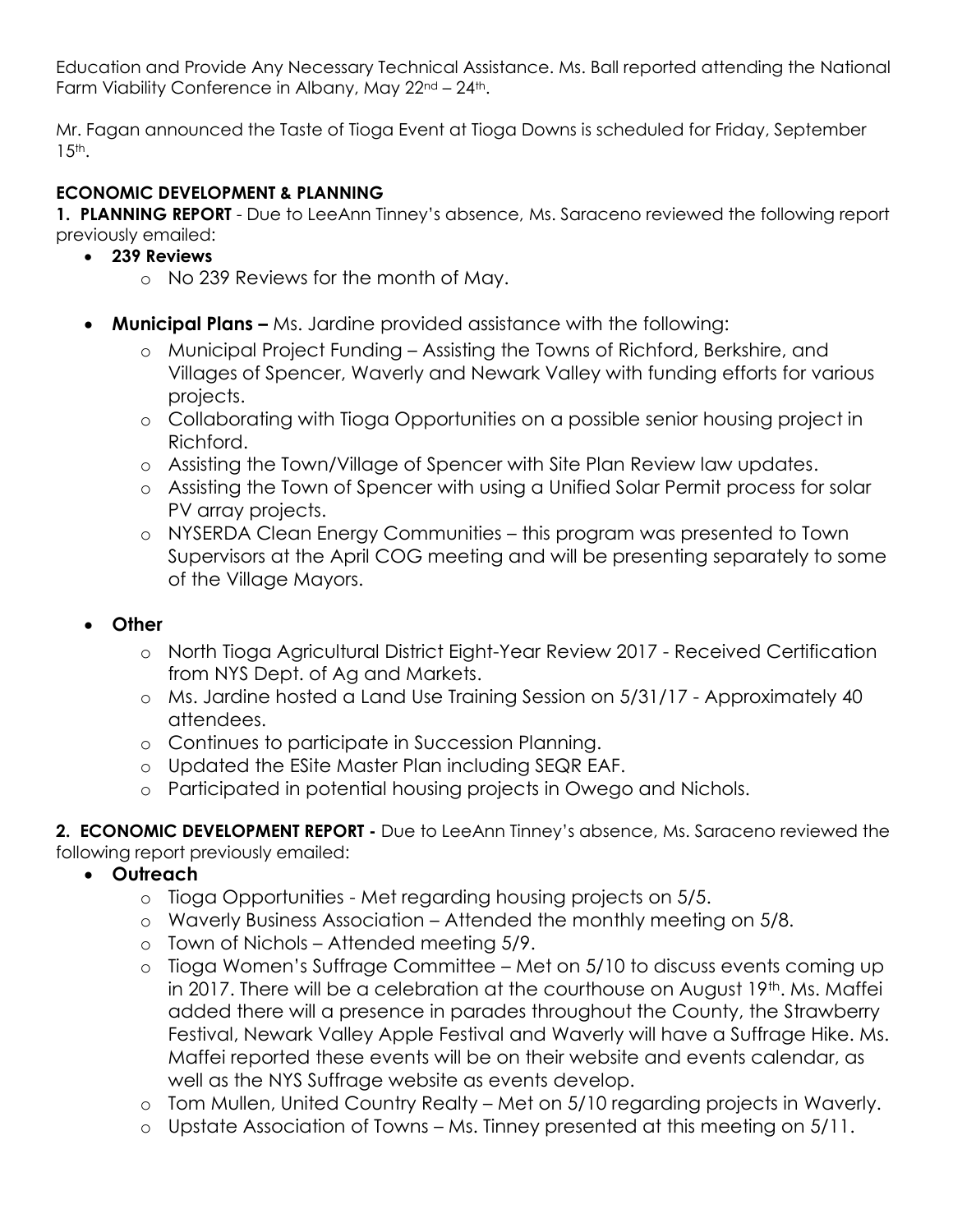- o Succession Planning Committee Ms. Tinney continues to participate; met on 5/12.
- o Village of Owego Met on 5/15; discussed the following projects:
	- Owego Gardens
	- ▶ Owego Freehold
- o NYPenn Leadership Ms. Tinney presented at the meeting on 5/17.
- o Regional Council Met on 5/23
	- ▶ Workforce Development Work Group Met on 5/31

# **Project Updates**

- o Gateway This project is moving forward; hoping for September start date.
- o Parkview Ms. Saraceno continues to work on this project. Due to the Façade Program through the IDA the windows are getting installed this week. Next, through the Main Street Grant Program, the interior work will begin.
- o Owego Gardens Ribbon cutting and tour event on 5/3; well attended.
- o Crown, Cork & Seal Ribbon cutting and tour event on 5/9; well attended.
- o Upstate Shredding This project is advancing slowly.
- o Distributed Sun
	- $\triangleright$  IDA PILOT approved on 5/2.
- o Owego Freehold Preliminary work moving forward.
- o Owego Gardens 2 This project is in jeopardy depending on the outcome of the sewage situation with the first Owego Gardens.
- o Waverly Main Street Ms. Saraceno continues to work on this project; two projects left.
- o Town of Berkshire Retail project continues to move forward.
- o Tioga Opportunities This Minka Village Project was terminated.
- o Housing Development Lead A possible project for the E-Site.
- o DePaul Project The project is still being decided on.
- o Temple Street development This project is in exploration stage.

## **Small Business Development**

- $\circ$  CFA application assistance Dates for applying:  $5/1 7/28$ . We are working with the following:
	- $\triangleright$  Raymond Hadley Definitely wants to apply.
	- $\triangleright$  Applied Technology Still exploring the opportunity.
- **State Leads** No leads this month.
- **Ag Economic Development**  Meetings on 5/15, 5/22, 5/25.
	- o Ms. Ball gave her report earlier in meeting.
- **Other**
	- o Tioga County Property Development Corporation (Land Bank) Ms. Saraceno continues to work on this project. The first meeting was held 5/17. All preliminary policies are in place. The next step is the 501(c)3 approval. Ms. Saraceno is meeting with Mr. Meagher, the Land Bank Attorney for Broome County and the Tioga County IDA. He is helping out pro bono, as well as Tioga County Attorney,